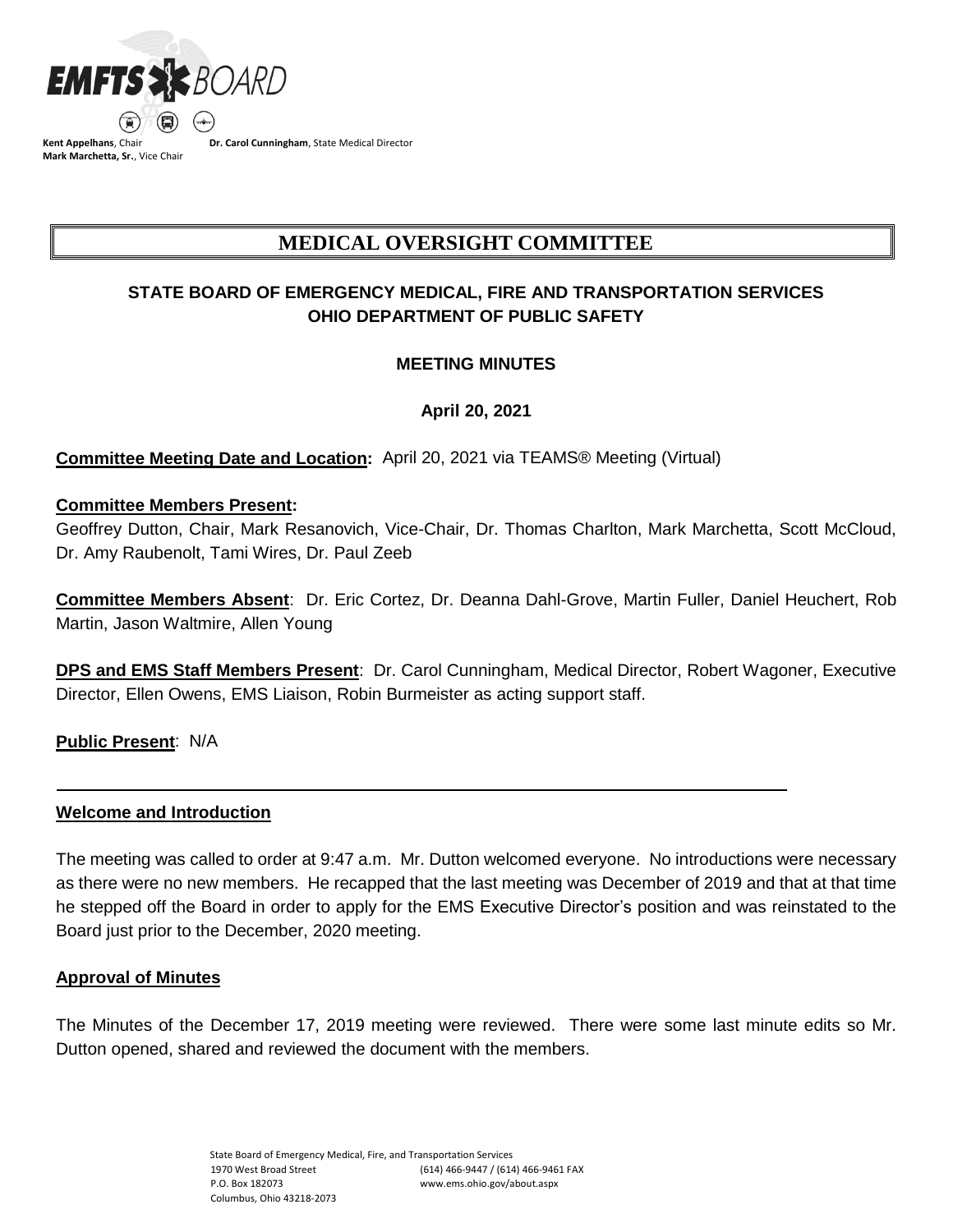*ACTION: Motion to approve the 12/17/2019 Minutes.* Dr. Charlton – First. Dr. Raubenolt – Second. None opposed. None abstained. Motion approved.

#### **Board Update – Chair Dutton**

No report

#### **New Business**

## **Re-Activating MOC**

Mr. Dutton updated that everyone was reappointed to the committee at the recent Board Meeting and that we're up to 14 members now and there is a maximum of 15. Anything over 15 needs Board approval. We do have several applications for others who are interested in joining MOC and I just wanted to get thoughts about whether we want to stay and keep these applications in our file, or perhaps ask the Board to expand our maximum number. Dr. Cunningham asked if there were any areas of the state or sectors of EMS that are underrepresented or not represented on the MOC? Mr. Dutton mentioned that he would like to send out a small survey to the members to make sure we have a diverse representation. He pointed out that diversity in EMS is more than the normal demographics, such as race, gender, ethnic background. There is also rural vs suburban vs urban and regional differences across the state. Mr. Dutton asked the committee what kind of information we would want in our survey. Mr. Marchetta pointed out that we should not be vetting committee applications at the committee level, per Mike Wise. We should be looking at our own current members and their attendance records before anyone is added. Historically, attendance has been very good and we haven't had a problem meeting quorum. He also pointed out that the more members we have, the harder it is to get quorum. Dr. Cunningham pointed out that, historically, when committees have asked to expand its membership it should be for a specific purpose, not just to grow its membership. Dr. Dutton expressed appreciation for the commitment from everyone. He was thinking more of surveying the members so we know what we need if there's an opening. He asked the group if they thought that was a good idea. Several of the members agreed that it was a good idea and discussion followed about the specifics we wanted to know. These included: gender; race/ethnicity; background; rural/urban/suburban; EMS vs fire-based; full time vs volunteer/on call; level of licensure (EMR, EMT, AEMT, paramedic, RN, physician; primary work site, i.e. academic, community, critical access, rural, critical care, MIHC; municipal or private/public; sub-specialties, i.e. tactical; county of residence and county of practice; years of practice. Mr. Dutton would like to keep this simple so wants to put the questions forth to the members in an email, requesting that they only reply to either Mr. Dutton or someone else he may designate in the email. Ms. Owens pointed out that public meeting laws apply and no one should "Reply All." Mr. Dutton would then bring the results to the next meeting.

**Action Item: Chair Dutton/staff will prepare a survey and email it to the members, and bring results back to the next meeting.**

## **Identifying Goals/Issues**

Dr. Charlton would like to see something like an After Action Report that includes successes and/or challenges to the pandemic response; what is the perception of the department and the challenges they faced either administratively or due to law. We still have the problem of not being able to do rapid testing due to the fact that we cannot do nasal swabs, and with a flu pandemic coming sometime, not being able to do a nasal swab for a flu test that is already developed is an important thing to look at. The urban and rural agencies will have different challenges. Dr. Zeeb pointed out that SB 131 and HB 151 are expiring this spring and it is unknown if the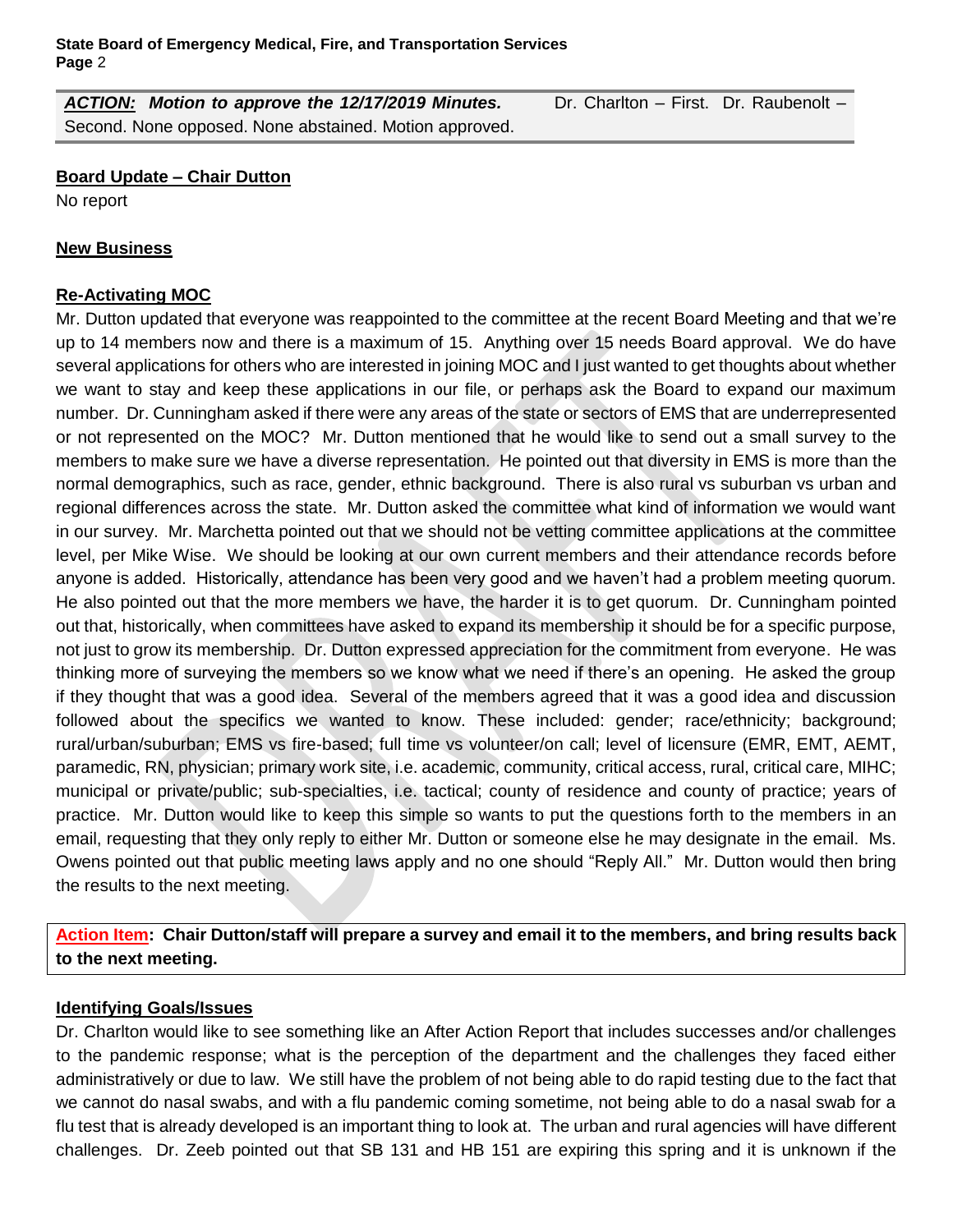#### **State Board of Emergency Medical, Fire, and Transportation Services Page** 3

Governor will extend them or do we need to work on making changes to the Scope of Practice so that the paramedics can continue to function in the capacity as they have been functioning in the past without needing any legislative changes. To refresh, HB 151 allows EMS providers to function outside their typical areas of practice so they can work in public areas and SB 131 allows them to do testing and swabbing. Dr. Zeeb said he's a little concerned that it took an act of the legislature to make emergency changes to the scope where the board did not. Several of us asked for these things to be considered a year ago and it wasn't until the legislature acted that we had these things change. We need to be flexible in our ability to respond but we also need to think about what's going to happen when these two pieces of legislation expire because the pandemic will continue. It is believed that SB 131 will expire at the end of May and HB 151 will expire July 1st. Dr. Cunningham stated that the issue of nasal swabs being added to the scope of practice was introduced to the Board [inaudible] long before anyone heard the word pandemic, but it was the EMS education institutions that objected to it so it couldn't go forward. What everyone needs to realize is that the Board has certain powers but to get rule changes, it has to go through JCARR, which is a democratic process. There has to be public hearings. That's the same issue for the ultrasound-guided peripheral IV placement. It's up to the Board to try to find avenues to support the schools. What we came up with was a lot broader than these house bills. This needs to be addressed through the Scope of Practice (SOP) committee. I know they're doing that now, but a lot of those skills need to be done routinely and not just for viral testing. It's an integral part of integrated health care. Dr. Charlton said that the SOP committee has been talking about how to decouple the SOP from education coming up with core competencies vs added competencies, etc. This pandemic gives us a little bit of evidence of why that's so important that we do, is that we need to have the ability to add to the SOP on a moment's notice during emergencies like this without having to go through and do initial education, etc. It's probably going to require legislative change to be able to add things to the SOP for a limited time frame, under emergency orders, so it doesn't have to go through JCARR. This pandemic has highlighted some of the problems with the bureaucracy as it is. Dr. Cunningham pointed out that as far as emergency changes in the scope of practice, the governor has been pretty nimble about this. We have a draft Crisis Standards of Care Plan that's fine that is being used by other states, but it was never signed by the governor or we'd be using it. This would have eliminated about half the meetings we've had.

Mr. Resanovich wanted everyone to understand that the board has to operate under the guidance of the ORC and even though we tried to do as much as we could, we were also limited to what we can do and some things had to take legislative measure in order to enact, such as the swabbing and the EMS providers working in hospitals and outside of the emergency department, etc. It wasn't that the board wasn't taking action, it was that the board was limited in the action it could take because of laws. He also believes we need to have discussions about enacting during public heath emergencies some just-in-time protocol policies and procedures for EMS to deal with that. He also commended the staff and board members in handling the pandemic and Dr. Cunningham for turning her long nursing home stay in to a command post.

At this time, Mr. Dutton mentioned that he, Mr. Resanovich and Dr. Charlton are all members of the Scope of Practice ad hoc Committee and wanted to provide the group with a high-level of what that group is trying to do. The big piece is trying to have a two-part scope where there's the basic scope of practice, that applies to everyone that goes through training, and another level of additional skills that can be added and earned through training and education. As it exists now, to request a change of scope, it applies to all certificate holders. The other piece is trying to be nimble, but also being careful not to make a change and have repercussions that we hadn't thought about. We're trying to come up with a checklist for committees to follow if they want to make a change to the scope of practice change with all of the steps you will need to follow. Dr. Charlton expressed that he wants to replicate the way the ACGME (Accreditation Council for Graduate Medical Education) does things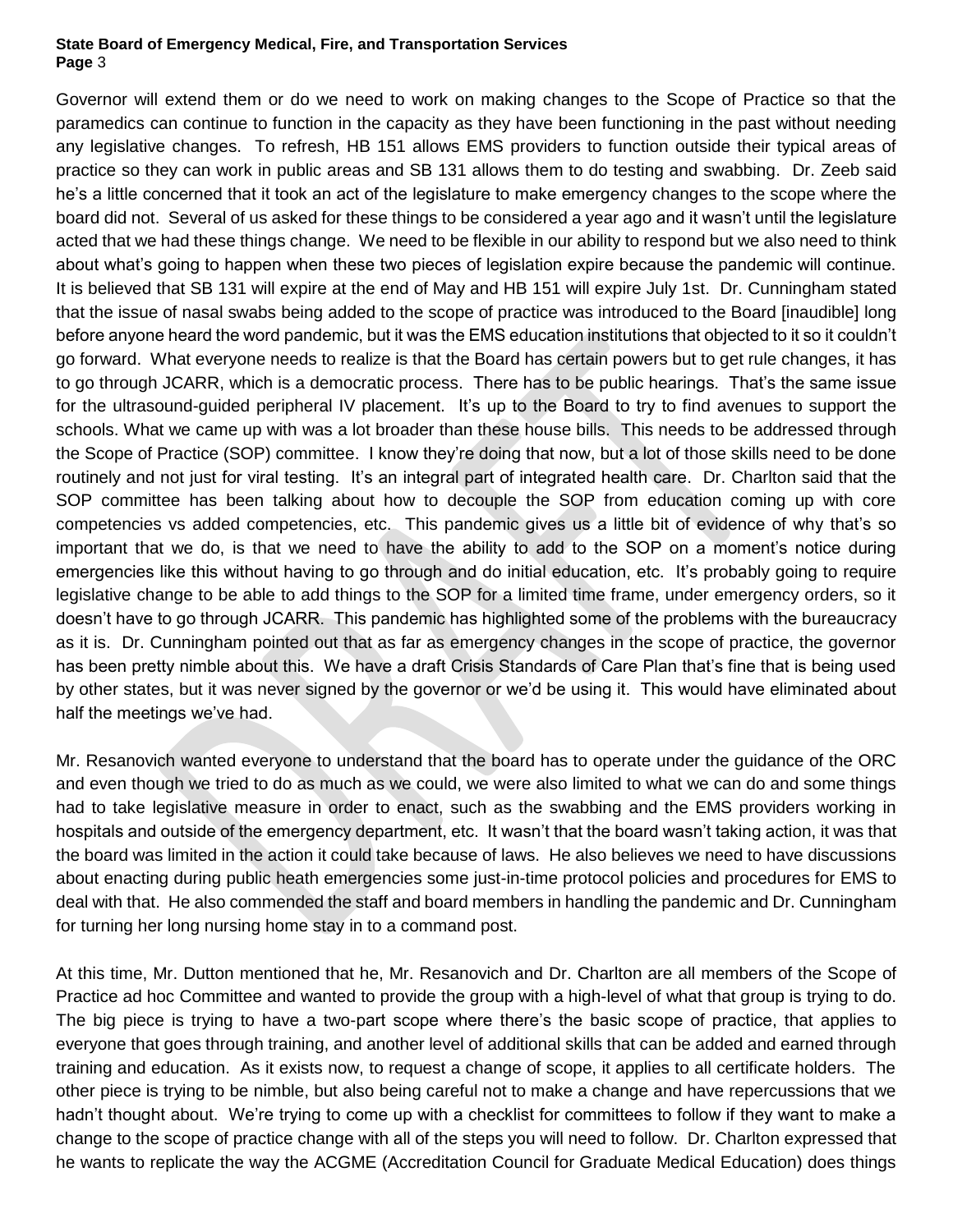#### **State Board of Emergency Medical, Fire, and Transportation Services Page** 4

for physician education, which is to have core competencies and added competencies and gave the example of fluoroscopy. He'd like to replicate a program or a system that already works and is in play nationwide.

At this point, Mr. Dutton asked if there was anything anyone wanted the committee to address or put on future agendas. Dr. Zeeb stated that we should put the next Medical Directors Conference on the agenda to talk about. Its next year but we should put it back on the agenda to start discussions. It's an annual conference in November (in its second year) and we need to get it rolling again. He mentioned coordinating it with ITLS to allow for a 2- 3 day event. Discussion followed about whether to do something online, or start it up again in 2022. Virtual is not ideal and networking, etc. is a critical part. So it was suggested that we go ahead and plan for 2021. Obviously, the pandemic has given us a lot of topics but new topics for the future are needed. Perhaps, what happened to all of our stroke/MI patients during the past year?

# **Action Item: Chair Dutton will add the Medical Director's Conference to the June Agenda.**

Dr. Zeeb also brought up that for those physicians who don't meet all the standards to be Medical Director which is a requirement for medical director training program, the Foundation which is moving toward their Foundation for Medical Director course as part of their annual meeting and this is an additional training opportunity for NAEMSP which is going to be an online course as part of their annual meeting, which could be an option for those physicians wanting to be medical directors. Dr. Cunningham said that we don't get to name the course, we just have the sponsorship, which is NAEMSP and Ohio ACEP.

Mr. Dutton directed the meeting back to the After Action Plan discussed above. Dr. Charlton would like to go to the Board and get their support because the Board could then ask other Committees to provide questions and/or input, for example the Education committee as far as how they made the transition from in-person education to remote learning and how did that impact their pass rates. Also checking with other committees would be helpful. But what were the things at the state level that we did well, or that didn't go well, and limitations that were put on them but responded the best they could. More of a highlight of what worked and what didn't. It's also a good time to look at the Crisis Standard of Care again. Dr. Cunningham pointed out that ODH owns that document, but we should be screaming that that document shouldn't be sitting on the shelf collecting dust, but the Board does not have control over that document. Dr. Charlton said he would be willing to be part of drafting a survey to take to the board. This is still up for discussion. Once we have the survey, we can take it to the board for their feedback.

Dr. Cunningham wanted to bring up something that she wants the members to disseminate to their … and that she's going to bring up at the board meeting tomorrow, which is the situation in Colorado following the death of a patient that they attributed to Ketamine. Now there's a bill going through the state to potentially remove the use of Ketamine, Haldol, and a lot of the medications that they use for chemical restraints, from EMS agencies and they've proposed creating a board to oversee how it's used which would override the medical director and the state medical director and they actually capped the limit of physicians on this board based on their membership and/or affiliation with the National Association of EMS Physicians. Historically, when this first happened, the American College of Anesthesiologists came out and made a statement that Ketamine shouldn't be in the hands of EMS, and possibly not even in the hands of emergency physicians, in spite of the plethora of evidence that showed it's been safely administered by EMS in multiple situations. The one good thing in the bill is that law enforcement shouldn't be dispatching EMS for the purpose of subduing for the purpose of arrest, but only for medical reasons and transport to a hospital. Mr. Marchetta asked if we knew about how many doses of